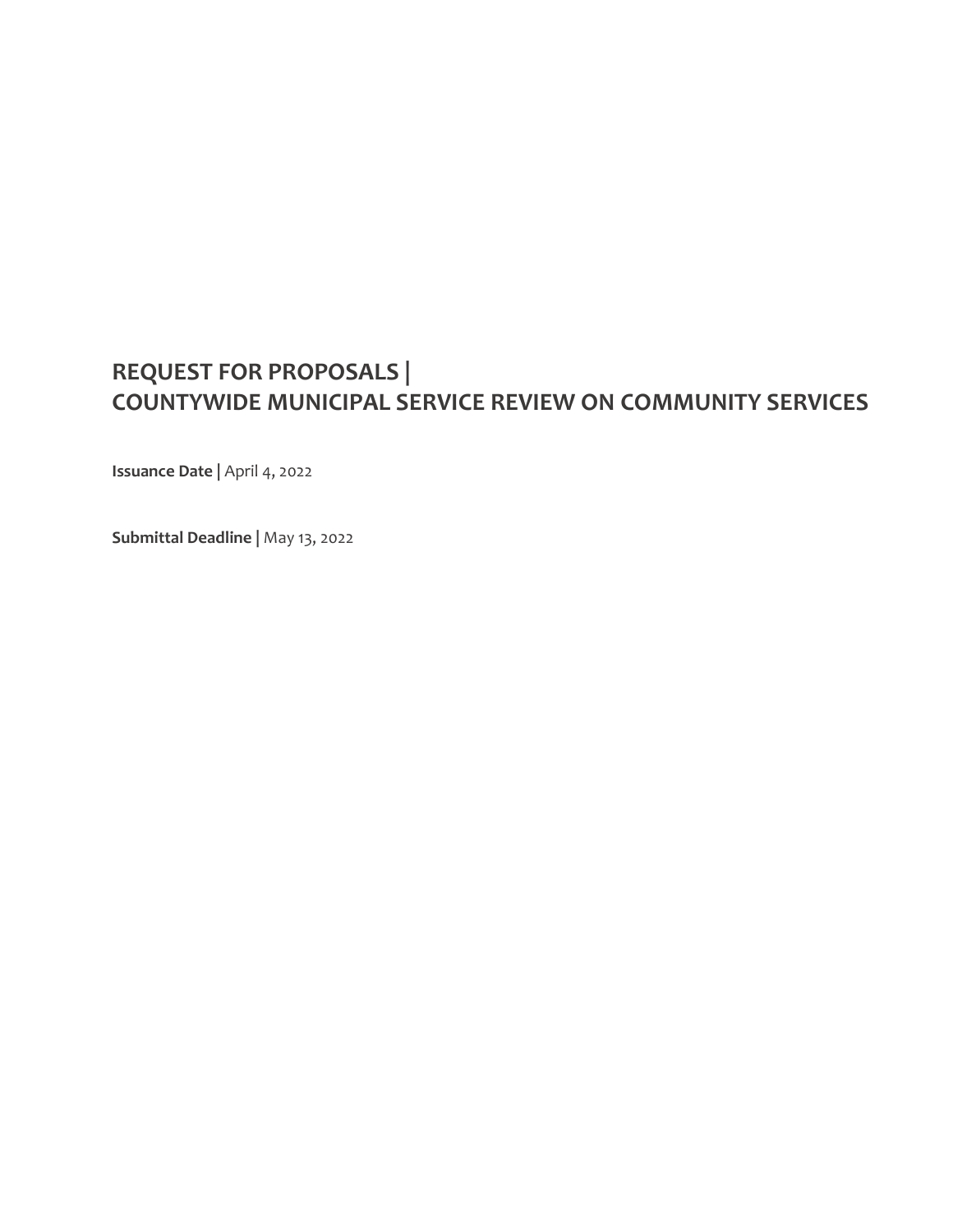**Page Is Blank For Photocopying**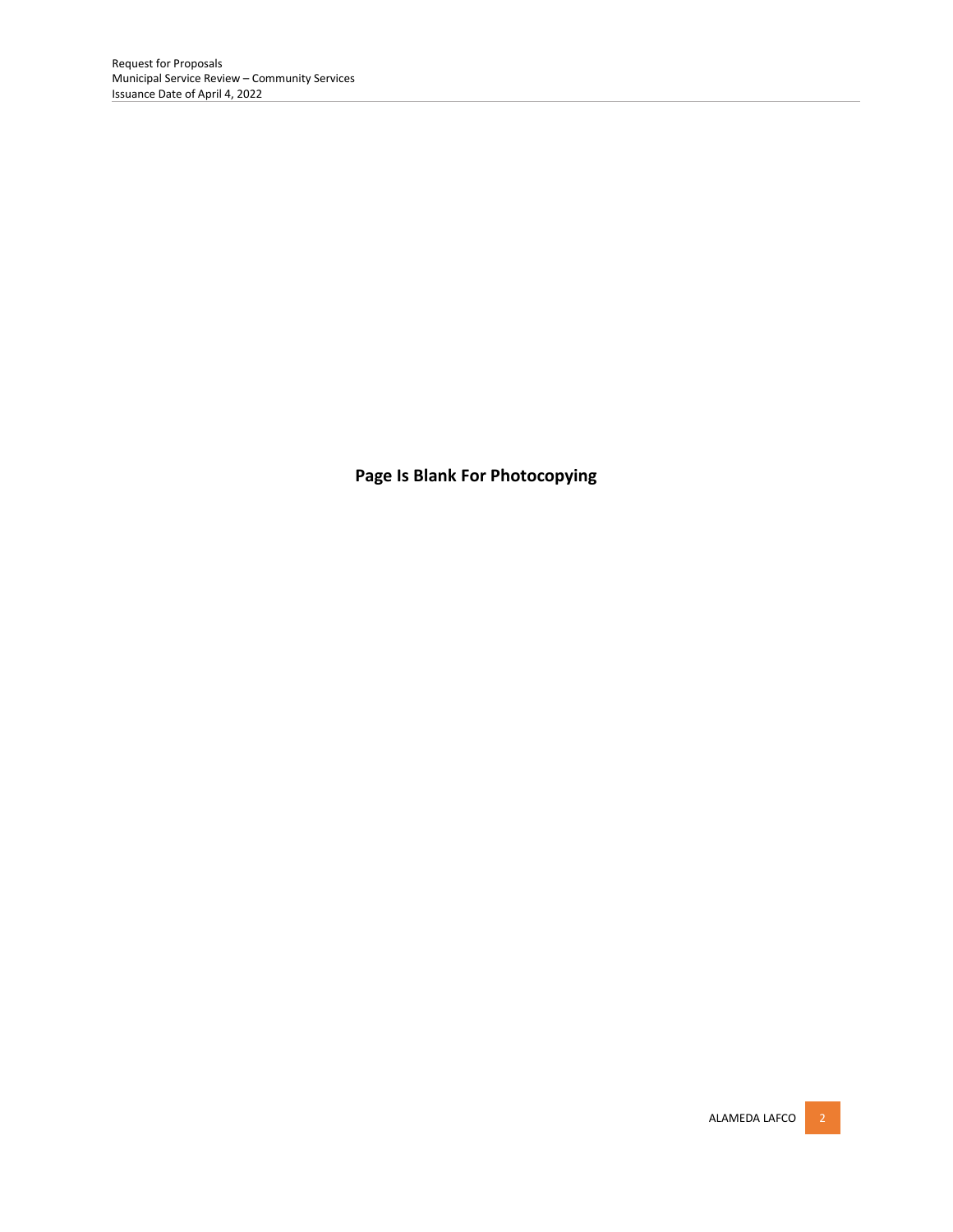# **TABLE OF CONTENTS Section Page Number**

| $\mathbf{L}$ |                                    | 5. |
|--------------|------------------------------------|----|
| Ш.           |                                    | 6  |
| III.         |                                    | 6  |
| IV.          | Scope of Services and Terms of MSR |    |
| V.           |                                    | 8  |
| VI.          |                                    | 10 |
| VII.         |                                    | 10 |
| VIII.        |                                    | 12 |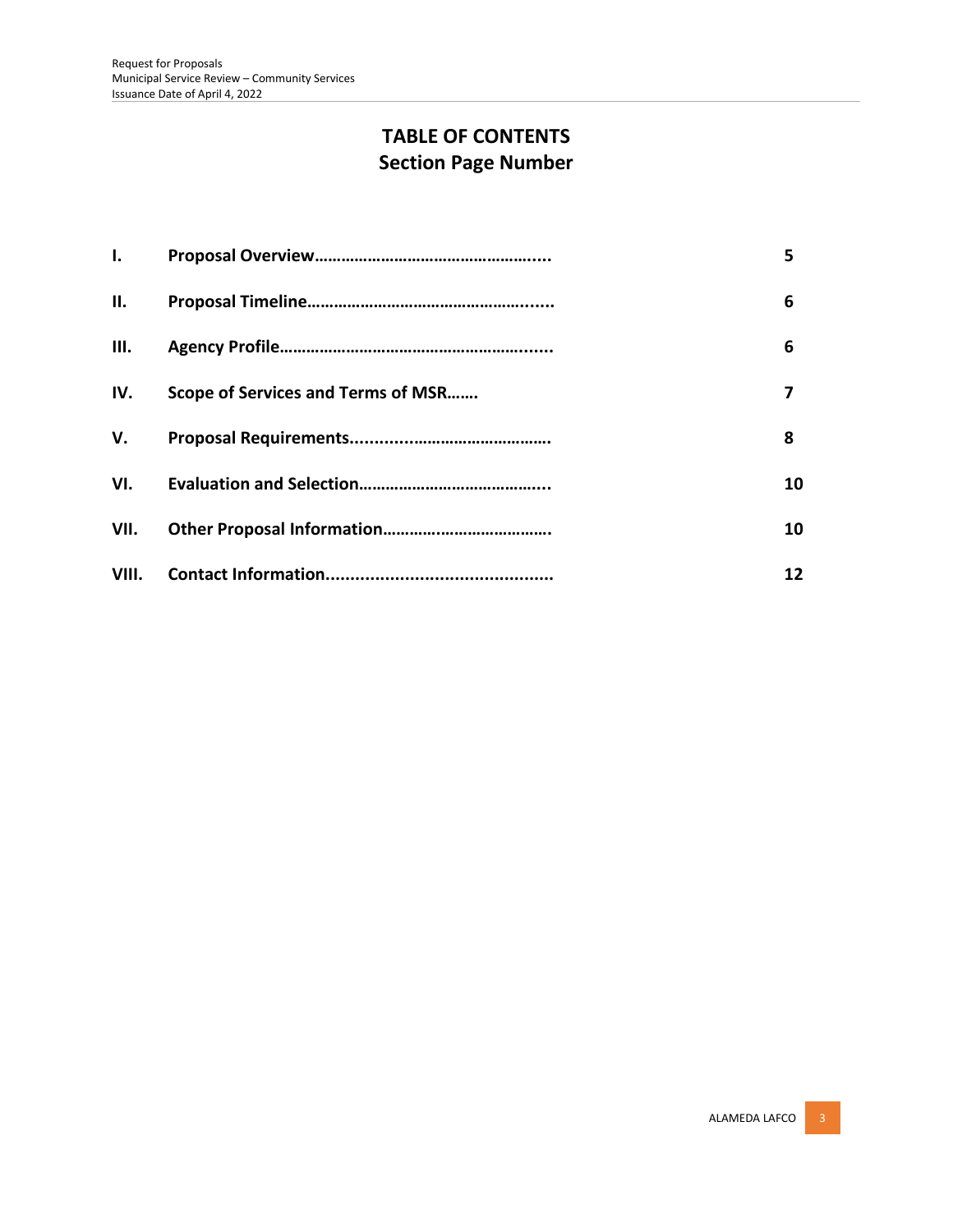**Page Is Blank For Photocopying**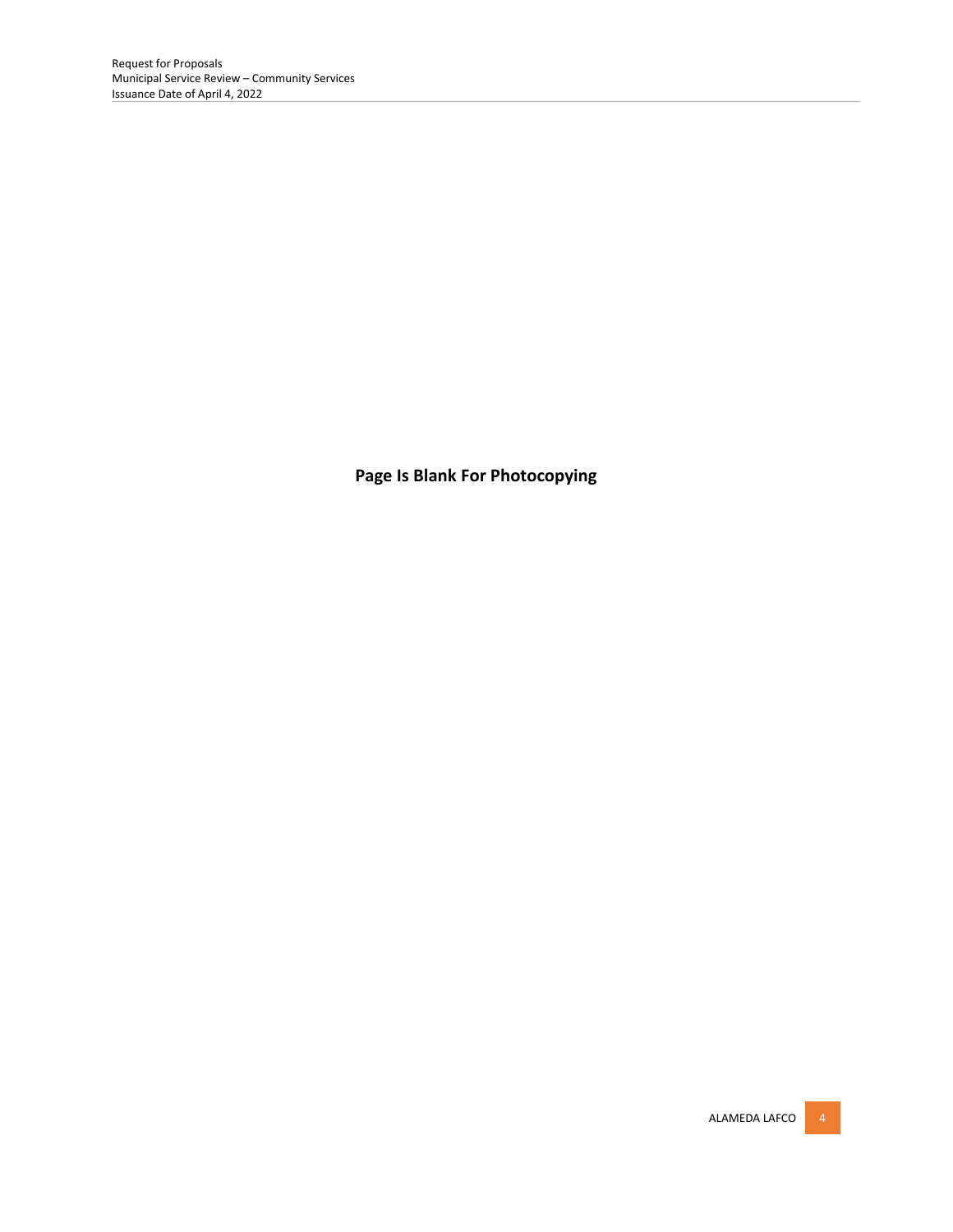### **I. Proposal Overview**

Alameda LAFCO is soliciting proposals from qualified consultants to prepare municipal service reviews (MSRs) that will be used to inform the update of sphere of influences (SOIs) along with possible reorganizations such as consolidations, dissolutions or mergers of local public agencies that provide community services such as street maintenance and lighting, parks and recreation, mosquito and vector abatement, and lead abatement in Alameda County. The MSR should also look into broadband services and unincorporated areas that lack accessibility.

All work is to be performed in accordance with applicable California Government Code provisions and Alameda LAFCO's policies and procedures.

### Municipal Service Review (MSR) Guidelines

In accordance with the Cortese-Knox-Hertzberg Local Government Reorganization Act of 2000 ("CKH"), on or before January 1, 2008, and every five years thereafter, LAFCO shall, as necessary, review and update the SOI for each local agency. In conjunction with the SOI updates, LAFCO shall prepare corresponding MSRs. The statute sets forth the form and content of the municipal service review, which must inform the Commission on seven considerations under Government Code Section 56430. LAFCOs must adopt a written determination for each of the following considerations:

- Growth and population projections of the affected area
- **■** The location and characteristics of any disadvantaged unincorporated communities within or contiguous to the sphere of influence
- **•** Present and planned capacity of public facilities, adequacy of public services, and infrastructure needs or deficiencies
- Financial ability of agencies to provide services
- Status of and opportunities for shared facilities
- **EXECOUNTER 19 Accountability for community service needs, including governmental structure and operational** efficiencies
- **■** Any other matter related to effective or efficient service delivery, as required by Commission policy

### Sphere of Influence (SOI) Guidelines

California Government Code Section 56425 requires LAFCO in determining the sphere of influence of each local agency to prepare and adopt a written statement of determination with respect to the following considerations:

- The present and planned land uses in the area, including agricultural and open space lands
- The present and probable need for public facilities and services in the area
- **•** The present capacity of public facilities and adequacy of public services that the agency provides or is authorized to provide
- **•** The existence of any social or economic communities of interest in the area if the Commission determines that they are relevant to the agency
- **■** The nature, location and extent of any functions or classes or services provided by existing districts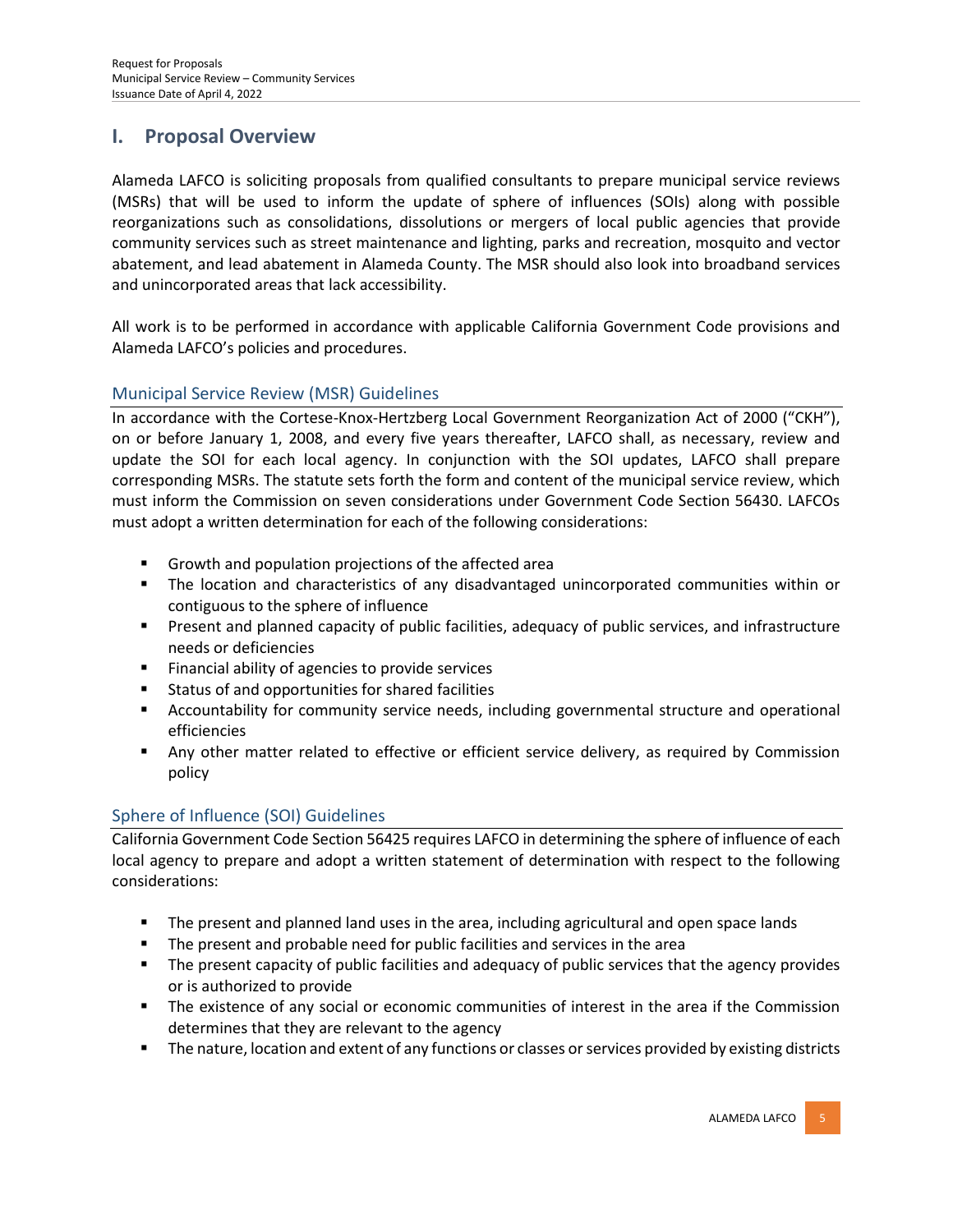### **II. Proposal Timeline**

Responses to this Request for Proposal (RFP) must be submitted in writing and received by Alameda LAFCO no later than **5:00 p.m. pacific standard time (PST) on Friday, May 13, 2022**. No changes or adjustments to the deadline shall be made without a written addendum to this RFP signed by the Executive Officer and circulated to all respondents. Proposal submittals by e-mail are encouraged and should be directed to the Executive Officer, Rachel Jones, at [rachel.jones@acgov.org.](mailto:rachel.jones@acgov.org)

An outline of the proposal timeline's key dates follows.

| <b>Action</b>                              | <b>Dates</b>                             |
|--------------------------------------------|------------------------------------------|
| <b>RFP Issued</b>                          | Monday, April 4, 2022                    |
| Deadline for Questions                     | April 11, 2022                           |
| Deadline for Responses                     | April 15, 2022                           |
| Deadline to Submit Proposals               | Friday, May 13, 2022                     |
| <b>Interviews with Selected Candidates</b> | Monday, May 30 to Thursday, June 2, 2022 |
| <b>Contract Award</b>                      | July 14, 2022                            |
| <b>Start Date</b>                          | Monday, August 8, 2022                   |

\* Interviews may be conducted in person or by video conferencing and at the preference of the firm/consultant. (Interview type will have no effect on the award.)

- \* Alameda LAFCO reserves the right to adjust this timeline as it deems necessary. Notification of adjustments to the timeline shall be provided to all respondents.
- \* Alameda LAFCO reserves the right to award a contract, to modify the scope of services required as necessary, and to accept or reject any or all submittals received as a result of this RFP.

### **III. Agency Profile**

The Alameda Local Agency Formation Commission (LAFCO) is an independent public commission that currently operates under authority of the Cortese-Knox-Hertzberg Local Government Reorganization Act of 2000 (Government Code Section 56000). LAFCO is delegated regulatory and planning responsibilities to coordinate the efficient and responsive delivery of local governmental services and highlighted by overseeing the formation, expansion and related changes involving cities and special districts. There are presently 14 cities and 29 special districts subject to LAFCO's jurisdiction in Alameda County.

Decision-making at Alameda LAFCO is directly vested with its 11-member Commission. The Commission is divided between seven regular voting members and four alternate voting members. Representation on the Commission is also divided between four distinct appointee categories: (a) three appointees from the County of Alameda, (b) three appointees from the cities/towns, (c) three appointees from the independent special districts, and (d) two appointees from the general public.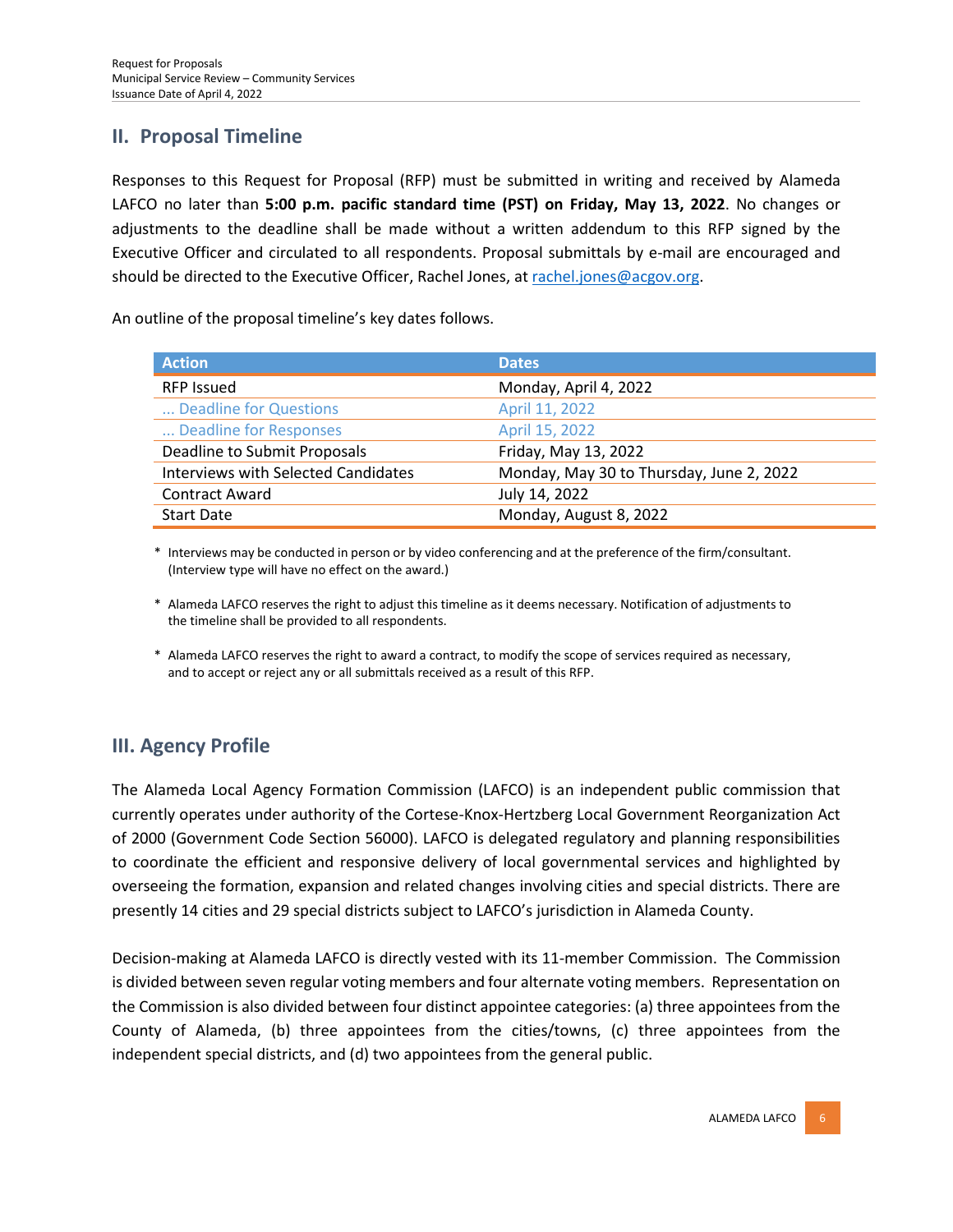State law specifies all Commission members shall exercise their independent judgment on behalf of the interests of the public as a whole and not on behalf of their appointing authorities.

### **IV. Scope of Services and MSR Terms**

The municipal service review will include determinations on each of the above topics, and will also include information upon which LAFCO can base its determination of the appropriate SOI for each agency. Based on the results of the municipal service review, the Commission may consider further updates to the spheres of influence of each agency that provides community services in Alameda County. The scope of work will involve identifying all local agencies that provide subject services, and may involve reviewing other regional public agencies and private service providers involved in the provision of the municipal services.

A final scope of work and timeline will be negotiated with the firm selected to conduct this review, and will be included with the professional services agreement to be approved by LAFCO.

### Study Process and Deliverables

Preparation of the report will include the following steps:

- 1. Data collection: including but not limited to soliciting districts for information, interviews, research of existing information and documents available.
- 2. Conduct outreach to special districts, cities, and relevant stakeholders to ensure that all parties have an opportunity to voice their opinions during the MSR process. Outreach should place special emphasis on understanding the needs, opportunities and concerns regarding shared service or consolidation of districts.
- 3. Review, interpretation and analysis: review and analysis of all the information collected, including engineering reports and financial data.
- 4. Produce Administrative Draft MSR/SOI including maps for each district and city, appropriate findings, determinations and recommendations for LAFCO staff review (electronic PDF and Word version). A copy of all reference materials should also be provided.
- 5. Incorporate comments, edits and corrections and submit Draft MSR/SOI to Alameda LAFCO for distribution to the Commission and affected and interested agencies for comment (electronic PDF and Word versions).
- 6. Preparation of final draft addressing comments from LAFCO Commission, LAFCO staff, affected and interested agencies and the public, including findings, determinations and recommendations. Attendance at the Commission meeting(s) approving the draft and final report is required.
- 7. Alameda LAFCO will be responsible for determining the appropriate level of environmental review and preparing all CEQA documentation for the MSR/SOI. CEQA analysis should not be included in the proposal.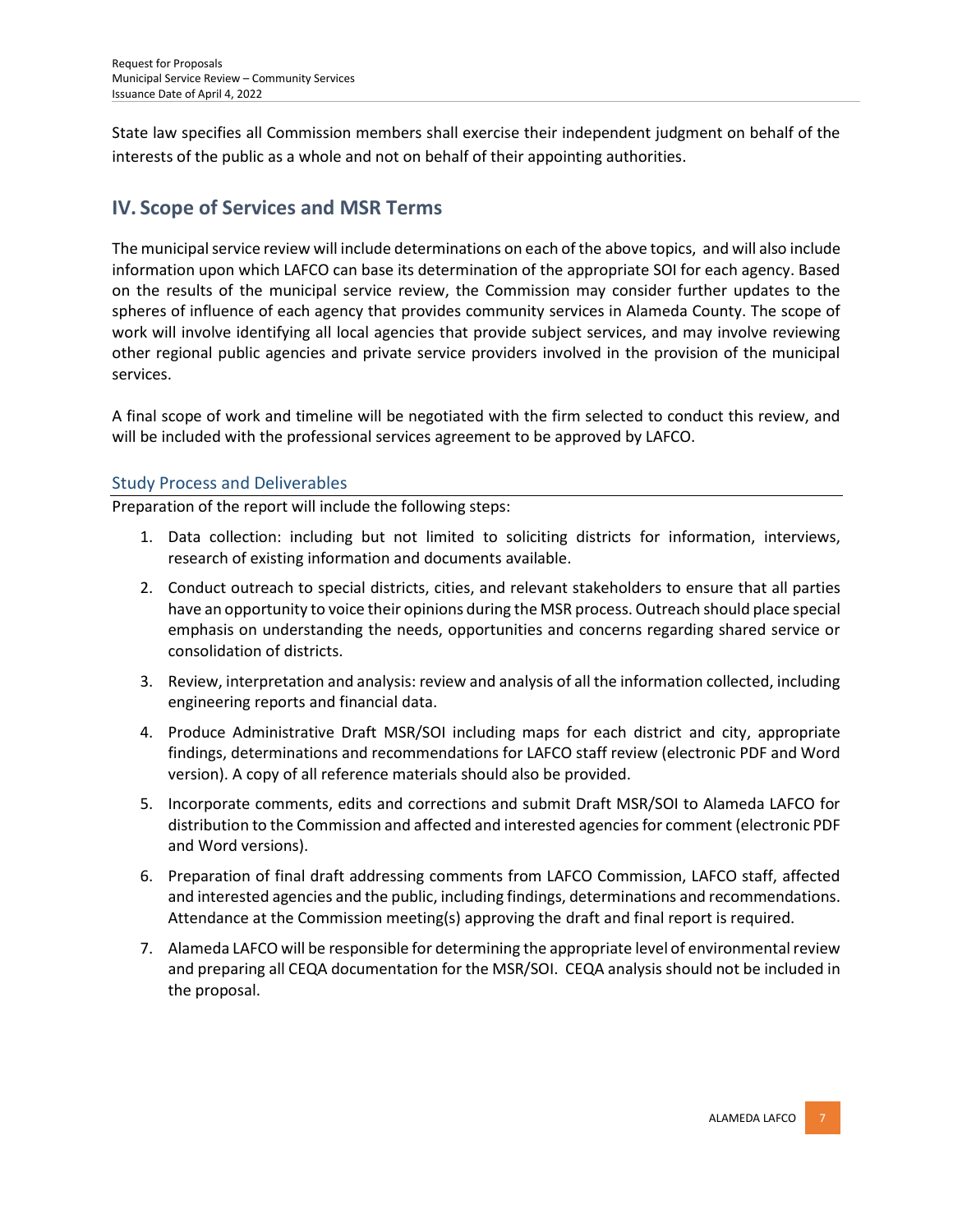### List of Affected Agencies

Preparation of the report will include the following affected agencies:

- Alameda County Mosquito Abatement District
- East Bay Regional Park District
- Hayward Area Recreation and Park District
- Livermore Area Recreation and Park District
- Castlewood County Service Area
- Castle Homes County Services Area
- Five Canyons County Service Area
- Vector Control Services District County Service Area
- Estuary Bridges County Service Area
- **Extended Public Works County Service Area**
- Morva County Service Area
- Castro Valley Library County Service Area
- **Dublin Library County Service Area**
- **EXECT:** Street Lighting County Service Area
- Lead Abatement County Service Area
- Cities of Alameda, Albany, Berkeley, Dublin, Emeryville, Fremont, Hayward, Livermore, Newark, Oakland, Pleasanton, San Leandro, and Union City

### **V. Proposal Requirements**

All proposals must be submitted in writing and received by Alameda LAFCO no later than **5:00 p.m. PST on Friday, May 13, 2022**. Email submittals are encouraged and should be directed to Executive Officer Rachel Jones at [rachel.jones@acgov.org.](mailto:rachel.jones@acgov.org) Mailed or hand-delivered submittals are also welcome at Alameda LAFCO's Administrative Office at 224 West Winton Avenue, Suite 110, Hayward, California 94544.

As for the actual proposal, it should address the content sections presented below in narrative format. Information should be as concise as possible. Any supporting material included with the proposal should be directly related to one of the context sections.

• Provide a proposed engagement letter outlining the key components of the proposal. This includes highlighting the scope of work to be provided along with the associated costs. The letter shall also specify the proposal remains valid for at least 90 days following the proposal submission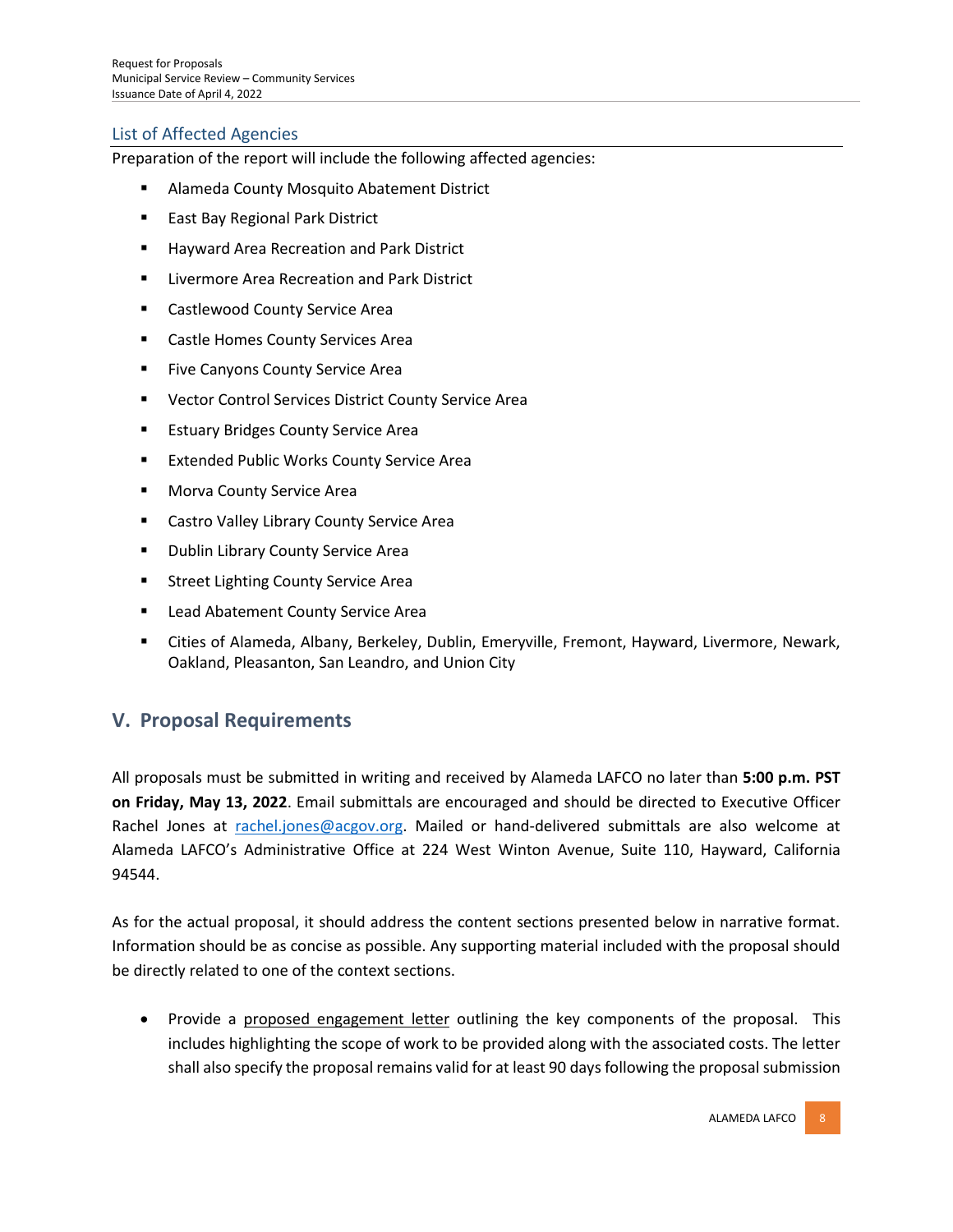deadline. The letter must state whether a possible conflict of interest exists and, if do, the nature of the conflict.

• Describe the firm or and summary of qualifications. Provide a description of the firm, including type of business, years in operation, employee total, and office locations(s). Identify the key staff members that would be assigned to the project. Include a statement clearly outlining the firm's qualifications and applicability of overall experience. Consultants shall have knowledge of municipal services, particularly community services.

This statement should also address the following criteria:

- Management level understanding how the full range of municipal services are delivered
- Familiarity with the CKH Act, the role and functions of LAFCOs, and the MSR process
- Experience in governmental organization analysis, including performance measurement and evaluation
- Experience with presenting and disseminating information to local agencies and the public for review and comment
- Detail the qualifications forscope of services. Propose a scope of services to complete the project based on the firm's experience and understanding of LAFCO's needs. The proposed scope of services should be outlined in distinct phases with corresponding timelines and budgeted costs. Please highlight any special techniques, approaches, ideas and insights to be used in performing the services, along with additional consideration of how previous experiences may contribute to the proposer's ability to carry out the services. Consultant shall possess the ability to initiate, develop, and carry out effective strategies to complete municipal service reviews in accordance with State law and LAFCO requirements.
- Provide related work experiences and references. The proposal shall contain a list of at least three governmental agencies for which the consultant has completed comparable service contracts or studies. Each reference shall contain the agency client name, the project title, and a contact person at the agency (name, phone, and email). One copy of a completed MSR which the firm has prepared, if applicable.
- Outline costs. The proposal shall include costs and a proposed billing system. The proposal shall include a not-to-exceed amount to complete the project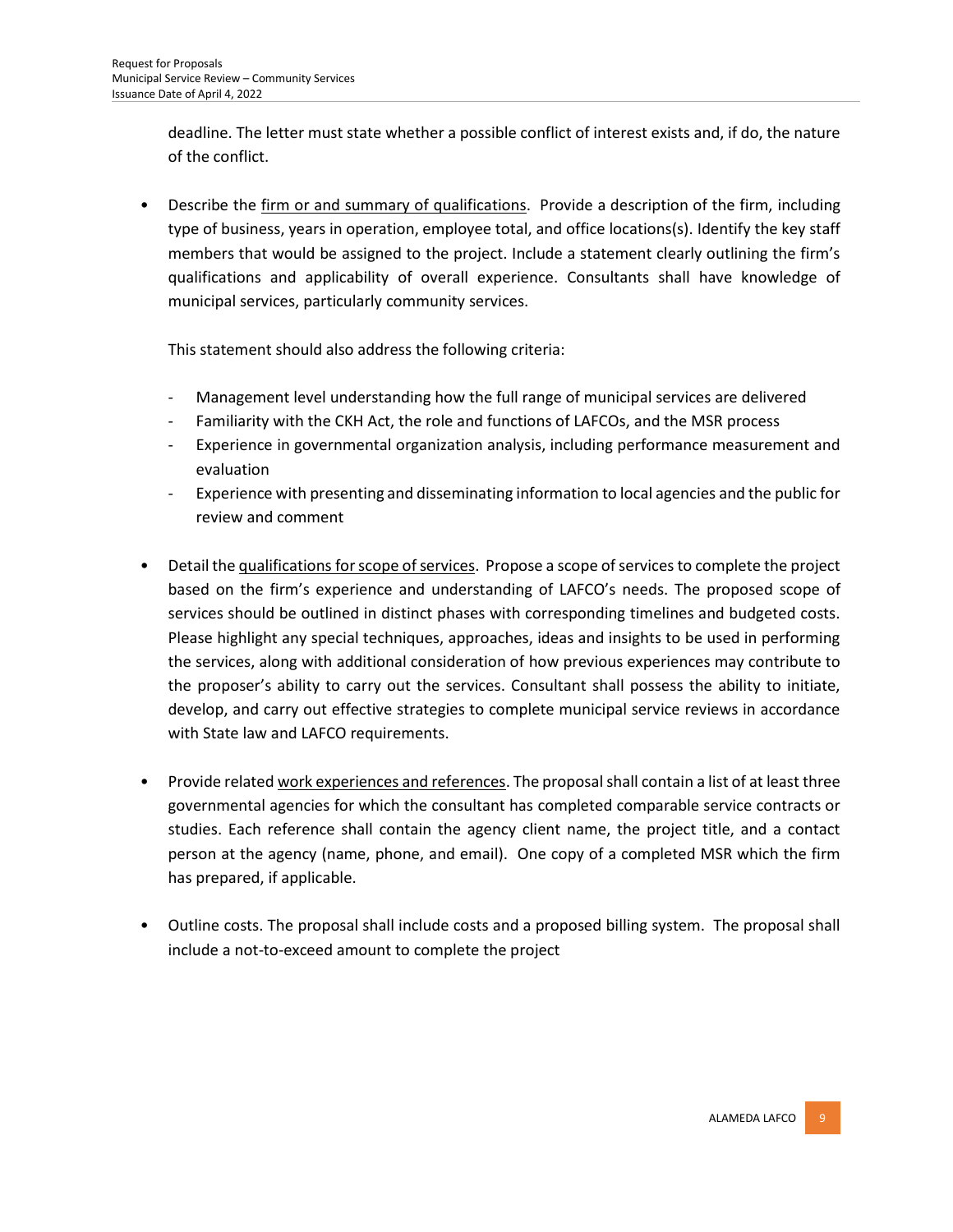## **VI. Evaluation and Selection**

The Commission's Policy and Budget Committee will screen all proposals submitted to Alameda LAFCO for completeness relative to the RFP requirements. The highest ranked candidates will be invited to interview in person or by video conferencing with the Policy and Budget Committee at no cost to Alameda LAFCO during the week of May 30<sup>th</sup>. The evaluation will be based on factors enumerated below. No one factor shall be determinative.

- Expertise and experience of the firm and key individual(s). This includes the firm's experience in comparable government engagements as well as the depth of the professional personnel to be assigned to the engagement. Greater preference in the selection process will be given to proposing firms or individuals with LAFCO knowledge and understanding.
- Availability of appropriate professional(s) as needed.
- Clear, concise and thoughtful responses to specific requirements of the solicitation
- Proposed Costs
- Interview / Ability to Effectively Describe Proposal and Respond to Questions
- References

Alameda LAFCO's Policy and Budget Committee will recommend an appointee to the Commission for formal approval.

### **VII. Other Proposal Information**

• **Questions**

All questions seeking clarification on the RFP must be received in writing no later than 5:00 p.m. PST on Monday, April 11<sup>th</sup>. Responses to submitted questions will be prepared by Alameda LAFCO and sent to all respondents no later than 5:00 p.m. PST on Friday, April 15<sup>th</sup>. All questions should be e-mailed to Executive Officer, Rachel Jones, at [rachel.jones@acgov.org.](mailto:rachel.jones@acgov.org)

• **Agreement**

The selected firm's proposal will become part of the agreement. Price quotations and other time dependent information contained in any proposal shall remain firm for a minimum of 90 days from the proposal submission deadline.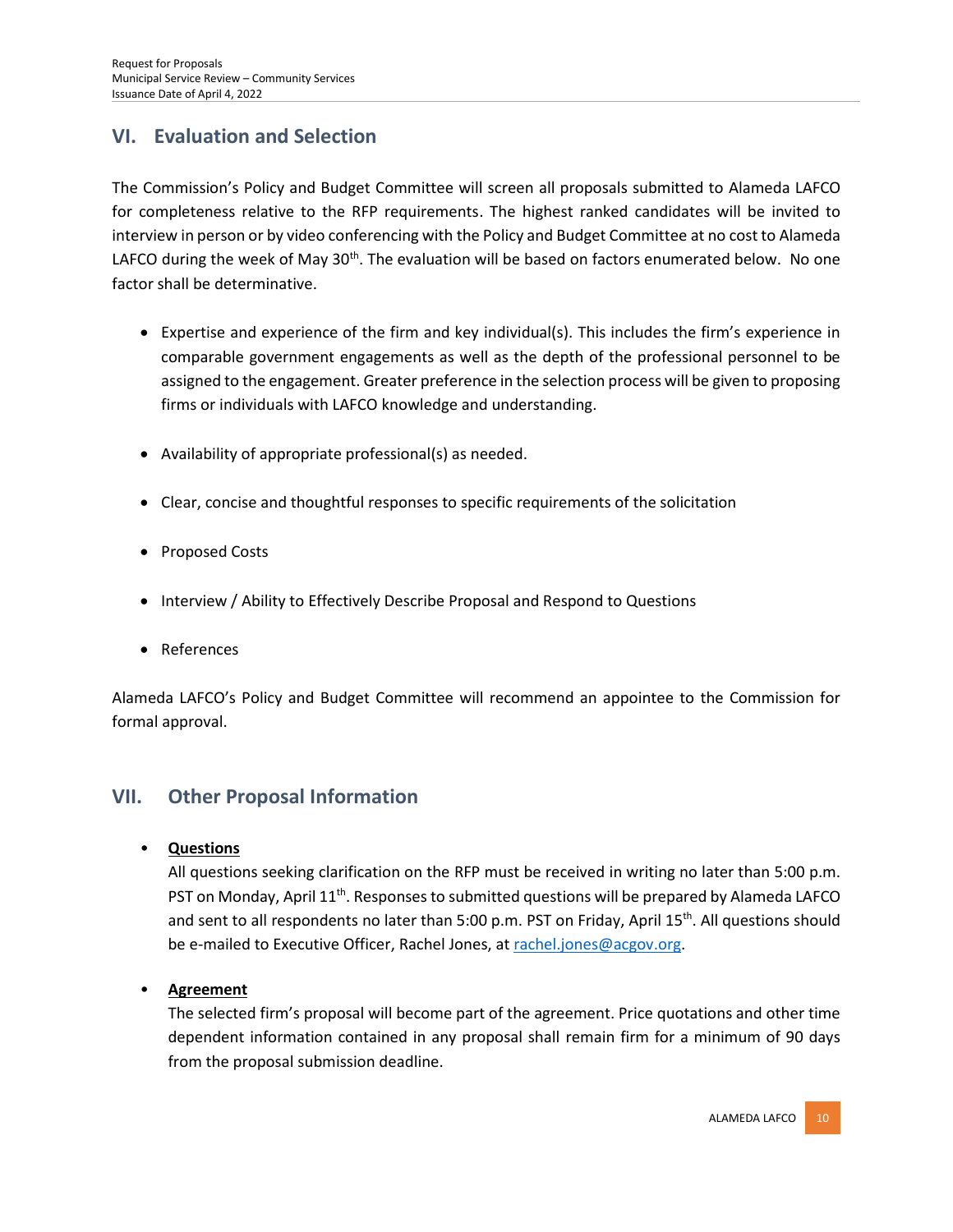#### • **Property of Alameda LAFCO**

All proposals received will become the property of Alameda LAFCO and will not be returned. Alameda LAFCO reserves the right to copy the materials for internal evaluation purposes.

#### • **Collusion Among Respondents**

In submitting a proposal, the firm, certifies that it is not party to any collusive actions relating to this RFP.

#### • **Exceptions**

A firm taking exception to any part of this RFP shall indicate such exceptions in a separate section of their submitted proposal. Failure to indicate any exception will be interpreted as the firm or individual's intent to comply fully with the requirements of this RFP as written.

#### **• Expenses Incurred**

There is no expressed or implied obligation for Alameda LAFCO to reimburse proponents for any expenses associated with responding to this RFP.

#### • **Withdrawal of Proposal**

Consultants may withdraw all or portions of their proposal up to the ratification of a contract between Alameda LAFCO and the selected firm. A withdrawal request must be signed by the proponents duly authorized representative and sent to the Executive Officer.

### • **Withdrawal of RFP**

Alameda LAFCO retains the right to withdraw, modify, or amend this RFP at any time.

### • **Insurance Requirements**

The successful proposer shall be required to maintain throughout the term of the contract, and for a minimum of six months following completion by the consultant or firm and acceptance by LAFCO of all services under contract, the minimum coverages, minimum limits, and endorsements and conditions.